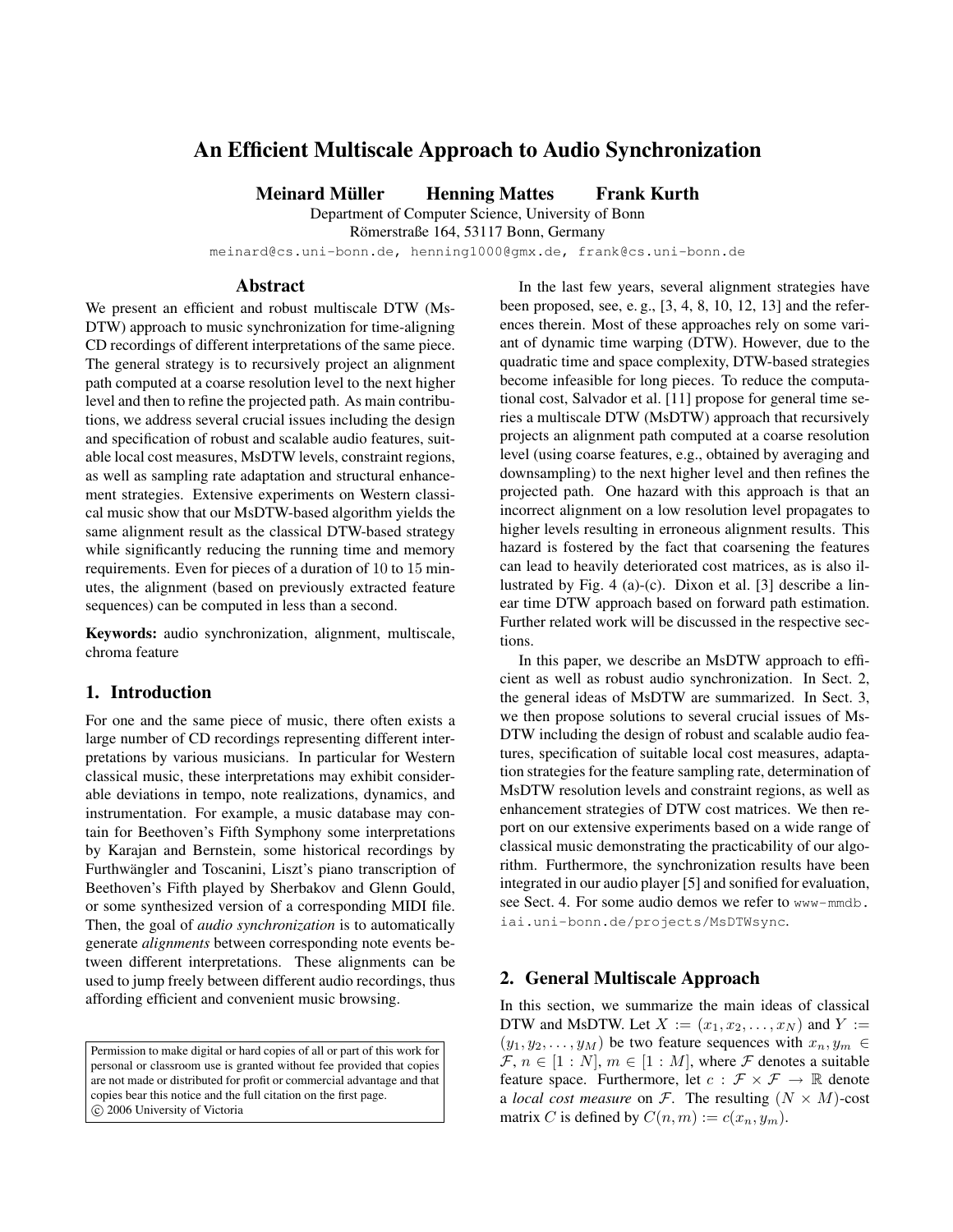### **2.1. Classical DTW**

DTW is a well-known technique to align  $X$  and  $Y$  with respect to the cost measure c. Recall that a *warping path* is a sequence  $p = (p_1, \ldots, p_L)$  with  $p_\ell = (n_\ell, m_\ell) \in [1 :$  $N \times [1 : M]$  for  $\ell \in [1 : L]$  satisfying  $1 = n_1 \leq n_2 \leq \ldots \leq$  $n_L = N$  and  $1 = m_1 \le m_2 \le \ldots \le m_L = M$  (boundary and monotonicity condition), as well as  $p_{\ell+1} - p_{\ell} \in$  $\{(1,0),(0,1),(1,1)\}$  (step size condition). The total cost of p is defined as  $\sum_{\ell=1}^{L} c(x_{n_{\ell}}, y_{m_{\ell}})$ . Then, an optimal warping path between X and Y is given by a warping path  $p^*$  having minimal total cost among all possible warping paths. To determine such an optimal path, one recursively computes an  $(N \times M)$ -matrix D, where the matrix entry  $D(n, m)$  is the total cost of an optimal path between  $(x_1, \ldots, x_n)$  and  $(y_1, \ldots, y_m)$ . In the following, we denote a matrix entry  $D(n, m)$  as *cell*. Introducing an additional weight vector  $(w_d, w_h, w_v) \in \mathbb{R}^3$  yields the recursive definition

$$
D(n, m) := \min \begin{cases} D(n - 1, m - 1) + w_d \cdot c(x_n, y_m), \\ D(n - 1, m) + w_h \cdot c(x_n, y_m), \\ D(n, m - 1) + w_v \cdot c(x_n, y_m), \end{cases}
$$

for  $n, m > 1$ . Furthermore,  $D(n, 1) := \sum_{k=1}^{n} w_h \cdot c(x_k, y_1)$ for  $n > 1$ ,  $D(1, m) = \sum_{k=1}^{m} w_k \cdot c(x_1, y_k)$  for  $m > 1$ , and  $D(1, 1) := c(x_1, y_1)$ . Note that in the unweighted case  $(w_d, w_h, w_v) = (1, 1, 1)$  one has a preference of the diagonal alignment direction, since one diagonal step (cost of one cell) corresponds to the combination of one horizontal and one vertical step (cost of two cells). To counterbalance this preference, we chose  $(w_d, w_h, w_v) = (2, 1.5, 1.5)$  (still slightly favoring the diagonal direction). Now,  $p^*$  can be derived from  $D$  in some linear fashion, see [9] for details. The overall computational cost is proportional to the number of cells  $D(n, m)$  to be computed during this process leading to a time and space complexity of  $O(NM)$ .

#### **2.2. Multiscale DTW (MsDTW)**

To speed up DTW computations, one common strategy is to impose a global *constraint region*  $R \subseteq [1 : N] \times [1 :$  $M$  on the possible warping paths (e.g., Itakura parallelogram, Sakoe-Chiba band), thus limiting the number of cells needed to be computed, see [9]. However, the usage of global constraint regions is problematic, since the optimal warping path may leave the specified region. In other words, let  $p_R^*$  denote the optimal warping path with respect to R, then  $p_R^*$  may differ from  $p^*$ , see Fig. 1. A second strategy is to reduce the feature sampling rate (also referred to as dimensionality reduction or data abstraction), thus reducing the lengths  $N$  and  $M$  of the sequences to be synchronized. However, the resulting optimal warping path becomes increasingly inaccurate or even completely useless as the resolution decreases, see Fig. 4 for an illustration. MsDTW employs these two strategies in some iterative fashion to generate data-dependent constraint regions. We summarize



Figure 1. (a) Optimal warping path  $p_2^*$  on Level 2. (b) Opti**mal warping path**  $p_R^*$  with respect to the constraint region R obtained by projecting path  $p_2^*$  to Level 1. (Here,  $p_R^*$  does not **coincide with the (unconstrained) optimal warping path**  $p^*$ **.)** (c) Optimal warping path  $p_{R\delta}^*$  using an increased constraint **region**  $R^{\delta} \supset R$  with  $\delta = 2$ **. Here,**  $p_{R^{\delta}}^* = p^*$ **.** 

the main ideas and refer to [11] for details. For a similar approach, applied to melody alignment we refer to [1].

Let  $X_1 := X$  and  $Y_1 := Y$  be the sequences to be synchronized having lengths  $N_1 := N$  and  $M_1 = M$ , respectively. It is the objective to compute an optimal warping path  $p^*$  between  $X_1$  and  $Y_1$ . The highest resolution level will also referred to as Level 1. By reducing the feature sampling rate by a factor  $f_2 \in \mathbb{N}$ , one obtains sequences  $X_2$ of length  $N_2 := N_1/f_2$  and  $Y_2$  of length  $M_2 := M_1/f_2$ . (Here, we assume that  $f_2$  divides  $N_1$  and  $M_1$ , which can be achieved, e.g., by suitably padding  $X_1$  and  $Y_1$ .) Next, one computes an optimal warping path  $p_2^*$  between  $X_2$  and  $Y_2$ on the resulting resolution level (Level 2). This path is projected onto Level 1 and there defines a constraint region R. Note that R consists of  $L_2 \times f_2^2$  cells, where  $L_2$  denotes the length of  $p_2^*$ . Finally, an optimal alignment path  $p_R^*$  relative to R is computed. We say that this procedure is *successful*, if  $p^* = p_R^*$ . The overall number of cells to be computed in this procedure is  $N_2M_2 + L_2 \cdot f_2^2$ , which is generally much smaller than the total number  $N_1M_1$  of cells on Level 1. In an obvious fashion, this procedure can be recursively applied by introducing further levels of decreasing resolution. For a complexity analysis, we refer to [11].

The constraint path  $p_R^*$  may not coincide with the optimal path  $p^*$ . To alleviate this problem, one can increase the constraint region R—at the expense of efficiency—by adding  $\delta$  cells to the left, right, top, and bottom of every cell in R for some parameter  $\delta \in \mathbb{N}$ . The resulting region  $R^{\delta}$  will be referred to as  $\delta$ -neighborhood of R, see Fig. 1.

# **3. MsDTW Audio Synchronization**

The multiscale approach to DTW constitutes a general framework to speed up computations. In view of robustness, efficiency, and practicability of the resulting synchronization procedure, however, one has to specify several important parameters. In this section, we describe and discuss the design choices for our audio synchronization algorithm and report on our experiments. To avoid incorrect alignments even in extreme situations we sketch a strategy for structural enhancement of the cost matrix, which works even at very low resolution levels, see Sect. 3.5.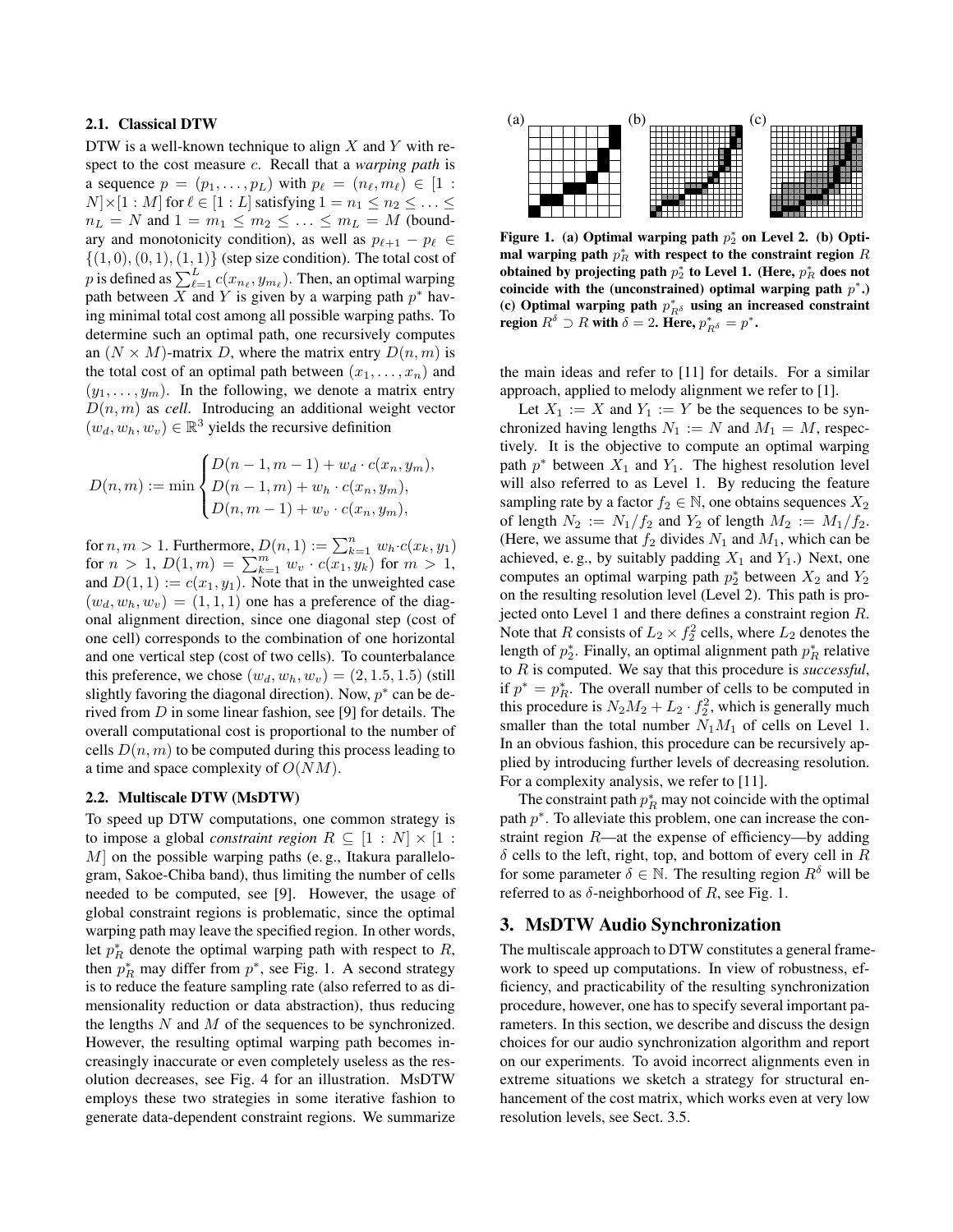

**Figure 2. The first** 21 **seconds of Bernstein's interpretation of Beethoven's Fifth Symphony. The light curves represent the local chroma energy distributions (10 features per second). The dark bars represent the CENS features (1 feature per second).**

#### **3.1. Audio Features**

Previous studies have shown that chroma-based audio features are well suited to characterize harmony-based music, see [2, 4, 7]. Representing the spectral energy of each of the 12 traditional pitch classes of the equal-tempered scale, chroma features do not only account for the close octave relationship in both melody and harmony as it is prominent in Western music, but also introduce a high degree of robustness to variations in timbre and articulation [2]. Since different interpretations typically exhibit significant variations in such parameters, chroma-based features are well-suited for audio synchronization leading to robust and accurate alignments, see [4].

There are various ways to compute chroma features, e. g., by suitably pooling spectral coefficients obtained from some short-time Fourier transform [2] or by suitably summing up pitch subbands obtained as output after applying some pitch-based filter bank [7]. For details, we refer to the literature. In our implementation, we convert an audio signal into a sequence  $X = (x_1, x_2, \dots, x_N)$  of normalized 12dimensional feature vectors  $x_n \in [0, 1]^{12}$ ,  $1 \le n \le N$ , which express the local energy distribution in the 12 chroma classes. Here, we use a feature sampling rate of 10 Hz, where each feature vector  $x_n$  covers 200 ms of audio with an overlap of 100 ms. This rate, which will constitute the finest resolution level, turns out to be sufficient in view of our intended applications.

For our multiscale approach, we need a computationally inexpensive way to adjust the feature resolution. Instead of simply modifying the analysis window in the chroma computation, we introduce a second, much larger statistics window (covering w consecutive chroma vectors) and consider *short-time statistics* of the chroma energy distribution



**Figure 3. Optimal warping path based on the cost measure**  $c_{\alpha}$ **with**  $\alpha = 0$  **(left)** and  $\alpha = 1$  **(right).** 

over this window. This again results in a sequence of 12 dimensional vectors, which is then downsampled by a factor of q and renormalized with respect to the Euclidean norm (hence being invariant towards variations in dynamics). For example,  $w = 41$  and  $q = 10$  yields a feature sampling rate of 1 Hz, where each feature vector represents information of the audio signal within a window of 4200 ms. The resulting feature sequence will be referred to as  $CENS(w, q)$ sequence (**C**hroma **E**nergy **N**ormalized **S**tatistics). Similar features have been applied in the audio matching scenario and are described in detail in [7]. Note that by modifying the parameters  $w$  and  $q$ , one can adjust the feature granularity and sampling rate without repeating the costintensive chroma computations. Fig. 2 shows the resulting chroma and CENS(41, 10) features sequences extracted from a Bernstein interpretation of Beethoven's Fifth.

#### **3.2. Local Cost Measure**

The normalized chroma and CENS features are elements in  $\mathcal{F} := [0, 1]^{12}$ . To compare two features  $x, y \in \mathcal{F}$ , we use the cost measure  $c_{\alpha} : \mathcal{F} \times \mathcal{F} \to [0, 1] + \alpha$  defined by  $c_{\alpha}(x, y) :=$  $1 - \langle x, y \rangle + \alpha$  for some offset  $\alpha \in \mathbb{R}_{\geq 0}$ . (Note that  $\langle x, y \rangle$ is the cosine of the angle between  $x$  and  $y$ , since  $x$  and  $y$  are normalized.) The offset  $\alpha$  is introduced for the following reason. Audio recordings often contain long segments of little variance such as pauses or sustained chords. This leads to rectangular regions in the cost matrix, also referred to as *plateaus*. If  $\alpha = 0$ , all cells within a plateau reveal some cost close to zero. Being close to zero, there may be large, more or less random *relative* differences among the costs of these cells (e. g., one cell has cost 0.01 and another one 0.001). As a result, one obtains an uncontrollable run of the optimal warping path within a plateau. By increasing  $\alpha$ , the relative differences decrease, whereas the absolute differences are retained unchanged (e.g., for  $\alpha = 1$ , one cell has cost 1.01 and another one 1.001). As a consequence, the effect of the weight vector  $(w_d, w_h, w_v)$  as introduced in Sect. 2.1 becomes more dominant. For the parameters  $(w_d, w_h, w_v) = (2, 1.5, 1.5)$  and  $\alpha = 1$ , which have turned out to be suitable in our experiments, the diagonal direction receives a slight but stable preference in plateau regions, see Fig. 3. In the following, we set  $c := c_1$ .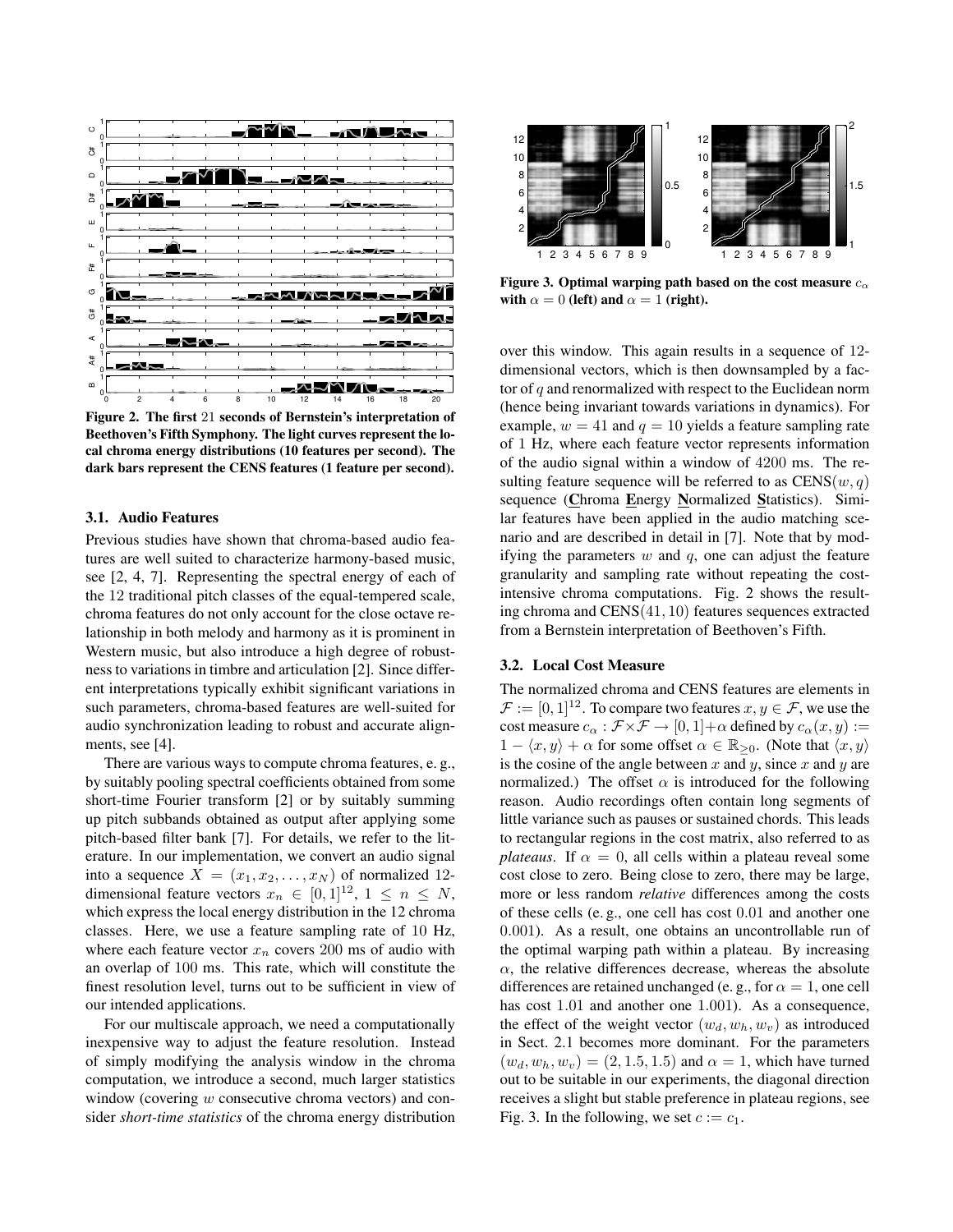**Table 1. Specification of the features used in our MsDTW audio synchronization system.**

| Level | Feature       | <b>Resolution</b> | Factor |
|-------|---------------|-------------------|--------|
|       | Chroma        | 10 Hz             |        |
|       | CENS(41, 10)  | 1Hz               | 10     |
| 3     | CENS(121, 30) | $1/3$ Hz          |        |
|       | CENS(271, 90) | /9 Hz             |        |

**Table 2. Total running time (for** 363 **synchronization pairs) against the number of levels used in the MsDTW algorithm based on the features of Table 1.**

| <b>Run time</b><br><b>Levels</b>  |        |      |      |      |
|-----------------------------------|--------|------|------|------|
| $t_{\rm Cells}$ [s]               | 1434.0 | 78.5 |      | 67 2 |
| $t_{\text{CENS}}$  s              | 0.0    | 16.5 | 24.7 | 29.8 |
| $t_{\text{MsDTW}}$ (absolute) [s] | 1434.0 | 95.0 | 92.3 | 97 O |
| $t_{\text{MsDTW}}$ (relative) [%] | 100    | 6.62 | 6.44 |      |

#### **3.3. Resolution Levels and** δ**-Neighborhood**

As described in Sect. 3.1, the chroma features at a time resolution of 10 Hz constitute the basic resolution (Level 1) of our audio synchronization. The CENS features, which can be efficiently derived from the chroma features, are used at the lower resolution levels. To determine a suitable number of levels as well as the resolutions at each level used in the MsDTW, we conducted comprehensive experiments. We report on some experiments that are based on the features indicated by Table 1. For our tests, we used 363 pairs of CD recordings, where each pair corresponds to two different interpretations of the same piece. The recordings have a duration of 3 to 20 minutes and cover a wide range of classical music, see Table 5 for examples. In a preprocessing step, we computed and stored the chroma features of all recordings. For each test series, we performed an audio synchronization for all 363 pairs. The algorithms have been implemented in C/C++ and tests were run on an Intel Pentium M, 1.7 GHz, 1 GByte RAM, under Windows XP.

In one test series, we used classical DTW on Level 1 and MsDTW based on the first two, three, and four levels. In all these cases we used  $\delta = 30$ , see the discussion below. The resulting running times are shown in Table 2. The DTW-based strategy required 1434.0 seconds to synchronize all of the 363 pairs. In contrast, the two-level MsDTW-based strategy required  $t_{\text{CENS}} = 16.5$  seconds to compute the CENS(41, 10)-features used for Level 2, and  $t_{\text{Cells}} = 78.5$  seconds to compute all required cells on the two levels, amounting to a total running time of  $t_{\text{MsDTW}} =$ 95.0 seconds—only 6.62% of the running time of classical DTW. Similarly, it took 92.3 and 97.0 seconds when using the three-level and four-level MsDTW-based strategy, respectively. In particular, we obtained the lowest total running time for three levels. Using a fourth level indeed further decreased the total number of cells to be evaluated, but the computational overhead due to the additional CENS

**Table 3. Running time, absolute and relative error against the size of the** δ**-neighborhood and adaptive neighborhood based on a three-level MsDTW.**

| <b>Run time</b>                   |       | 10   | 20   | 30   |
|-----------------------------------|-------|------|------|------|
| $t_{\rm Cells}$ [s]               | 29.3  | 41.6 | 54.6 | 67.6 |
| $t_{\text{CENS}}$ [s]             | 25.0  | 24.7 | 24.6 | 24.7 |
| $t_{\text{MsDTW}}$ (absolute) [s] | 54.3  | 66.3 | 79.2 | 92.3 |
| $t_{\text{MsDTW}}$ (relative) [%] | 3.79  | 4.62 | 5.52 | 6.44 |
| Error (absolute)                  | 92    | 27   |      |      |
| Error (relative) $[\%]$           | 25.34 | 7.44 | 1.65 |      |

features needed at Level 4 deteriorated the overall result. Also introducing additional intermediate levels had only a marginal effect on the overall running time. We therefore use three multiscale levels as default setting in our audio synchronization system.

For our evaluation, we use the DTW-alignment (unconstrained warping path) as ground truth and check whether the MsDTW-alignment (constrained warping path) entirely coincides with the DTW-alignment (then MsDTW is called successful, see Sect. 2.2) or not (then MsDTW produces an error). In another test series, we evaluated different  $\delta$ neighborhoods for a three-level MsDTW. Table 3 shows the performance for  $\delta = 0, 10, 20, 30$ . For  $\delta = 0$ , in 92 of the 363 cases the MsDTW-based strategy was not successful (corresponding to an error rate of 25.34%). Increasing  $\delta$  leads to an increase of the running time and a decrease of the error rate. For  $\delta = 30$ , all 363 pairs have been successfully aligned by the MsDTW strategy. The running time to evaluate the cells has increased from  $t_{\text{Cells}} = 29.3$  seconds  $(\delta = 0)$  to  $t_{\text{Cells}} = 67.6$  seconds  $(\delta = 30)$ — a moderate increase with regard to the total running time. For our audio synchronization system, we therefore use  $\delta = 30$  as default.

#### **3.4. Experimental Results**

In this section, we discuss some representative experimental results based on the three-level MsDTW with  $\delta = 30$ . For these parameters, as was reported above, the audio synchronization has been successful for all of the 363 pairs of audio recordings. Table 5 shows a selection of these recordings including complex orchestral pieces having a duration of 3 to 20 minutes. Some of the interpretations significantly differ in tempo, instrumentation, and articulation. For example, Sacchi's interpretation of Schubert's Unfinished is much faster (817 seconds) than Solti's interpretation (951 seconds). Or, there is an orchestral as well as a piano version (piano transcription) of Beethoven's Fifth and Wagner's Prelude, respectively. Furthermore, the Mae interpretation of Vivaldi's spring includes many additional ornamentations, which can not be found in the Zukerman interpretation. In view of such significant variations, the CENS(41, 10) features as used on Level 2 constitute a good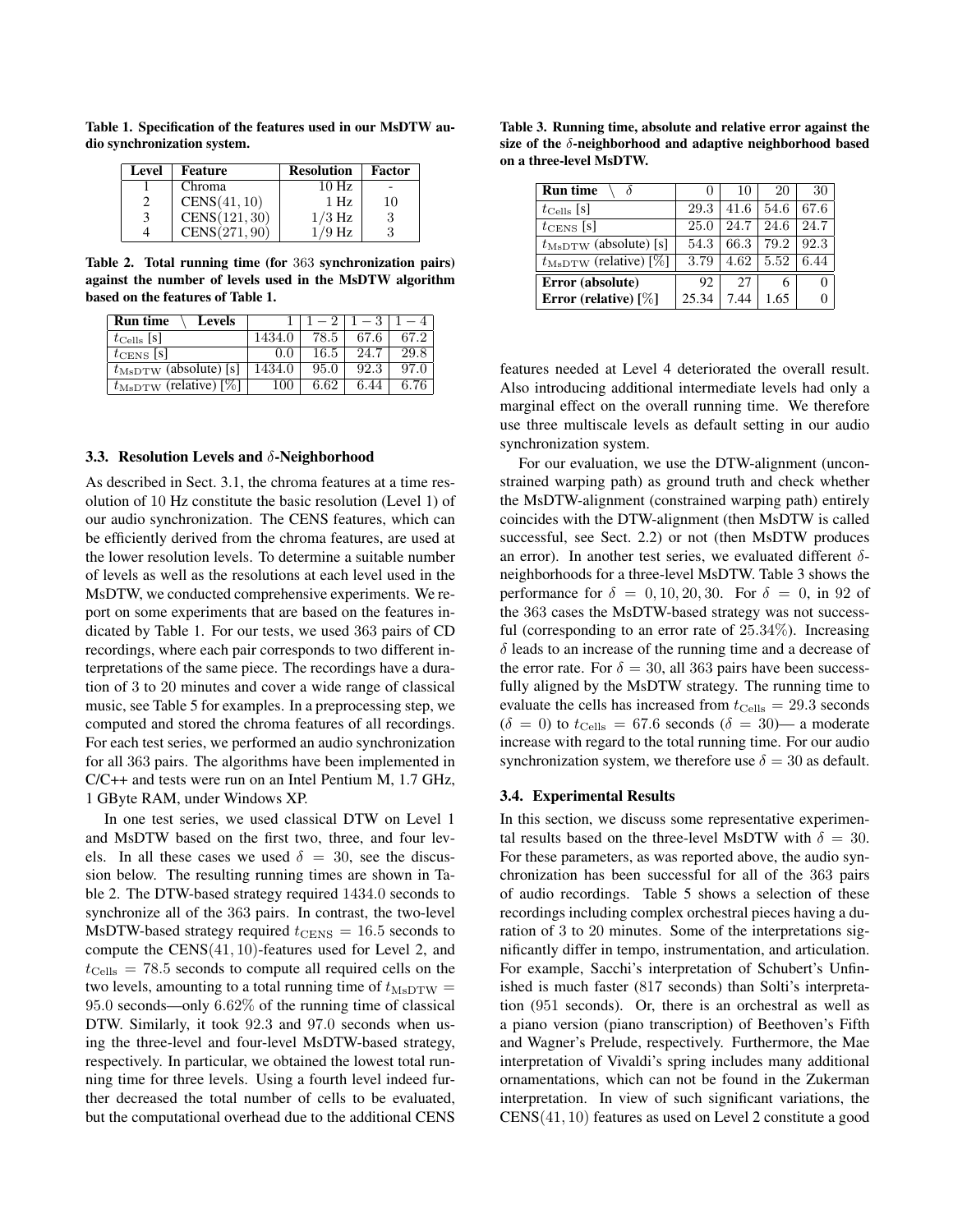**Table 4. Performance of the implementation of our MsDTW-based audio synchronization algorithm for a representative selection** of recordings using three-levels and  $\delta = 30$ . For each level, the total number of cells (DTW) as well as the number of cells to be **evaluated by MsDTW are indicated. The last three columns show a comparison of the DTW and MsDTW running times.**

| Synchronization                          |              |                     |            | Number of cells to be evaluated by DTW and MsDTW in each level |              |       |                |                   |       | Total run time[s] |            |           |                    |
|------------------------------------------|--------------|---------------------|------------|----------------------------------------------------------------|--------------|-------|----------------|-------------------|-------|-------------------|------------|-----------|--------------------|
| <b>Recording 1</b><br><b>Recording 2</b> |              | <b>Level 1</b>      |            | Level 2                                                        |              |       | <b>Level 3</b> | <b>Levels 1-3</b> |       |                   |            |           |                    |
| Id <sub>1</sub>                          | Length $[s]$ | Id2                 | Length [s] | <b>DTW</b>                                                     | <b>MsDTW</b> | [%    | <b>DTW</b>     | <b>MsDTW</b>      | [%]   | <b>DTW</b>        | <b>DTW</b> | MSDTW     | $\lceil \% \rceil$ |
| Beet9Bern                                | 1144.9       | Beet9Kar            | 1054.8     | 20808050                                                       | 2117929      | .75   | 1209030        | 17657             | .46   | 34464             | 31.18      | 1.08      | 3.46               |
| RavBolAbb                                | 862.5        | RavBolOza           | 901.0      | 77737897                                                       | 1694610      | 2.18  | 778426         | 14121             | .81   | 86688             | 20.04      | $_{0.80}$ | 3.99               |
| Schub8Sac                                | 817.3        | Schub8Sol           | 950.8      | 77736075                                                       | 1704150      | 2.19  | 777918         | 14322             | .84   | 86541             | 20.01      | 0.80      | 3.99               |
| Dvo9Maaz                                 | 704.2        | Dvo9Franc           | 710.7      | 50068752                                                       | 1356308      | 2.71  | 501255         | 11295             | 2.25  | 55695             | 12.85      | 0.60      | 4.67               |
| WagPreArm                                | 595.0        | <b>WagPreGould</b>  | 576.9      | 34337270                                                       | 124029       | 3.27  | 343892         | 9387              | 2.73  | 38407             | 8.85       | 0.48      | 5.42               |
| Beet5Bern                                | 519.0        | BeLi5Sher           | 444.1      | 23068056                                                       | 923444       | 4.00  | 231400         | 7721              | 3.34  | 25926             | 5.84       | 0.37      | 6.34               |
| Beet5Bern                                | 519.0        | Beet5Kar            | 443.9      | 23052480                                                       | 923028       | 4.00  | 230880         | 7716              | 3.34  | 25752             | 5.87       | 0.38      | 6.47               |
| SchosJazzCha                             | 223.6        | <b>SchosJazzYab</b> | 193.6      | 4335306                                                        | 394259       | 9.09  | 43456          | 3291              | 7.57  | 4875              | 1.11       | 0.15      | 13.51              |
| VivSpringMae                             | 192.5        | VivSpringZuk        | 218.9      | 4217940                                                        | 389034       | 9.22  | 42267          | 3261              | 7.72  | 4745              | l.07       | 0.13      | 12.15              |
| ElgEnigDel                               | 91.8         | ElgEnigSino         | 93.1       | 856508                                                         | 167699       | 19.58 | 8648           | 1404              | 16.23 | 992               | 0.22       | 0.06      | 27.27              |

**Table 5. Some audio recordings (with identifier) contained in our test database comprising** 33 **hours of audio.**

| Composer / piece / interpreter                                  | Identifier          |  |  |
|-----------------------------------------------------------------|---------------------|--|--|
| Beethoven / Symph. 5, Op. 67, 1st mov. / Bernstein              | Beet5Bern           |  |  |
| Beethoven / Symph. 5, Op. 67, 1st mov. / Karajan                | Beet5Kar            |  |  |
| Beeth. (Liszt) / Symph. 5, Op. 67, 1st mov. (piano) / Sherbakov | BeLi5Sher           |  |  |
| Beethoven / Symph. 9, Op. 125, 4th mov. / Bernstein             | Beet9Bern           |  |  |
| Beethoven / Symph. 9, Op. 125, 4th mov. / Karajan               | Beet9Kar            |  |  |
| Dvorak / Symph. 9, Op. 95, 1st mov. / Francis                   | Dvo9Franc           |  |  |
| Dvorak / Symph. 9, Op. 95, 1st mov. / Maazel                    | Dvo9Maaz            |  |  |
| Elgar / Op. 36, Andante (Enigma) / Del Mar                      | ElgEnigDel          |  |  |
| Elgar / Op. 36, Andante (Enigma) / Sinopoli                     | ElgEnigSino         |  |  |
| Ravel / Bolero / Abbado                                         | RavBolAbb           |  |  |
| Ravel / Bolero / Ozawa                                          | RavBolOza           |  |  |
| Schubert / Symph. 8, D759, 1st mov. (Unfinished) / Sacchi       | Schub8Sac           |  |  |
| Schubert / Symph. 8, D759, 1st mov. (Unfinished)/ Solti         | Schub8Sol           |  |  |
| Shostakovich / Jazz Suite No. 2, 6th mov. (Waltz) / Chailly     | SchosJazzCha        |  |  |
| Shostakovich / Jazz Suite No. 2, 6th mov. (Waltz) / Yablonsky   | <b>SchosJazzYab</b> |  |  |
| Vivaldi / RV 269 (Spring), 1st mov. / Mae                       | VivSpringMae        |  |  |
| Vivaldi / RV 269 (Spring), 1st mov. / Zukerman                  | VivSpringZuk        |  |  |
| Wagner / Meistersinger Prelude / Armstrong                      | WagPreArm           |  |  |
| Wagner / Meistersinger Prelude (piano) / Gould                  | WagPreGould         |  |  |

compromise between reasonable feature resolution, computational efficiency and robustness of the alignment result. (Actually, in situations where one has significant differences in note realizations—e. g., one interpreter plays a sustained chord whereas another interpreter plays an ornamentation the alignment on a finer resolution level may not even be semantically meaningful.)

The increase in performance of our MsDTW-based audio synchronization in comparison to a classical DTW-based approach is illustrated by Table 4. For example, to synchronize 'Beet9Bern' and 'Beet9Kar' only 1.75% of the cells on Level 1 have to be evaluated by MsDTW, decreasing the memory requirements roughly by a factor of 57. Here, note that the overall memory requirement is proportional to the maximal number of cells needed to be evaluated at some level. The number of additional cells needed to be computed at Levels 2 and 3 is comparatively small. The overall running time (including the CENS feature computation) to synchronize the two recordings (each version having a duration of almost 20 minutes) was 1.08 seconds—nearly thirty

times faster than classical DTW. Obviously, the relative savings increase with the lengths of the pieces.

#### **3.5. Enhancing Cost Matrices**

We have also conducted experiments with manually distorted and highly repetitive audio material, which constitutes an extreme scenario for MsDTW. As one example, we used the first 22 seconds of an Cabrera interpretation of Bach's Toccata BWV 565, where the theme is repeated three times at three different octaves. We generated an audio file, referred to as 'Bach12', by concatenating four copies of this segment, resulting in 12 repetitions of the theme. We then generated a time-warped version of 'Bach12', referred to as 'Bach12Warp', by locally increasing and decreasing the tempo up to 50 percent. The cost matrix using  $CENS(41, 10)$ and the resulting optimal warping between 'Bach12' and 'Bach12Warp' is shown in Fig. 4 (a). Now, reducing the feature sampling rate leads to a heavily deteriorated cost matrix, where the repetitions cannot be resolved any longer. This, in turn, results in absurd optimal warping paths on the lower resolution levels, see Fig. 4 (b) and (c).

To alleviate this problem, we improve the structural properties of the cost matrix by incorporating contextual information into the local cost measure, see [6]. Intuitively, the idea is to enhance the diagonal path structure of the 2D cost matrix by applying a local 1D low-pass filter along the diagonals (having gradient  $(1, 1)$ ). Note that this process only works if corresponding segments of the two audio recordings reveal the same tempo progression. To account for tempo differences in the two interpretations, the idea is to simultaneously filter along different directions (in our implementation we used eight different gradients in a neighborhood of  $(1, 1)$ , which cover tempo variations of roughly  $-30$  to  $+40$  percent) and then to take the minimum over the filter outputs. The technical details of this approach are described in [6]. The effect of this enhancement strategy, which allows to reduce the feature sampling rate without completely destroying the structural properties of the cost